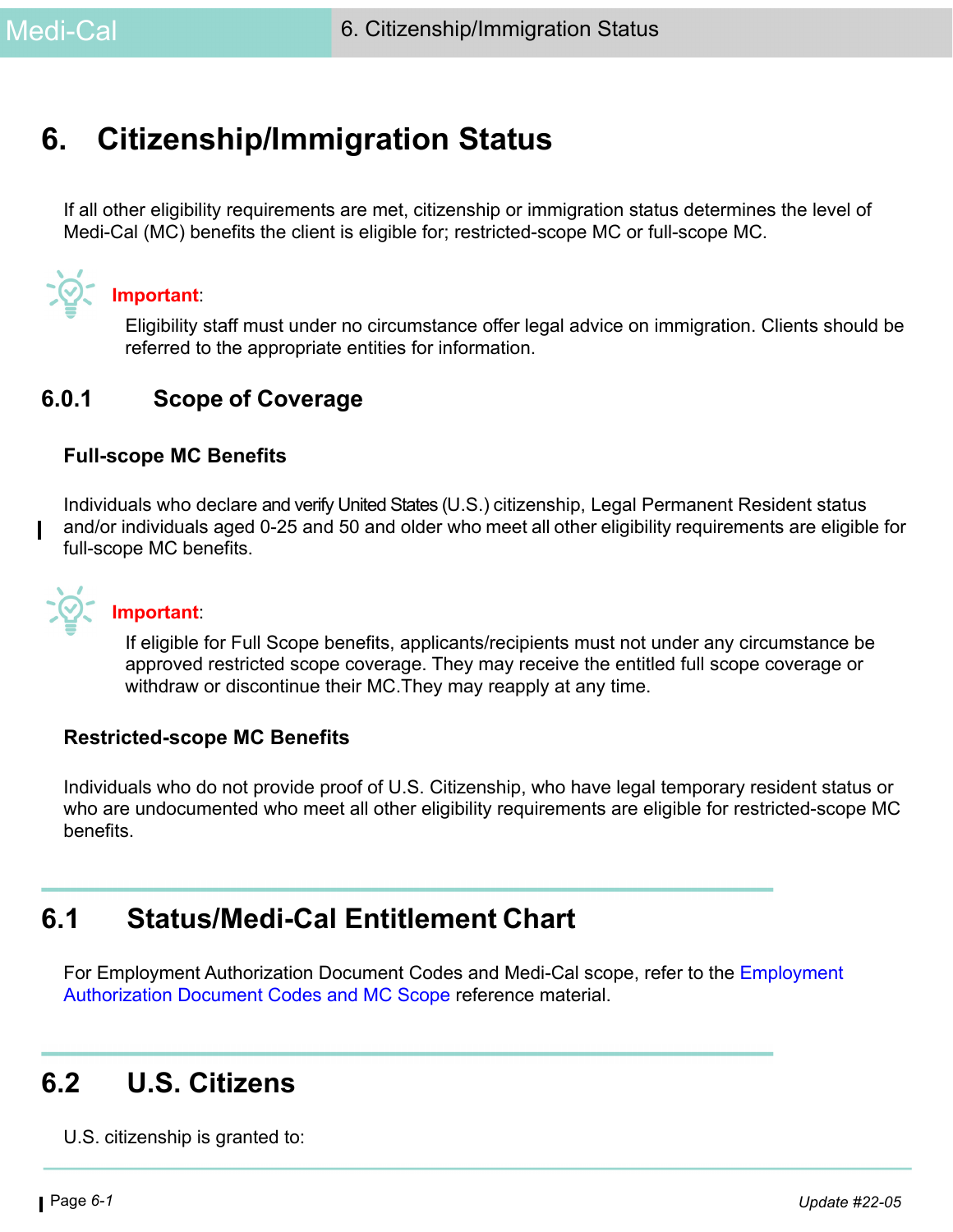- **U.S Born Citizens** and **Nationals**, including individuals born in:
	- Any of the 50 states in the United States,
	- District of Columbia,
	- Puerto Rico,
	- Guam,
	- Virgin Islands of the U.S. (St. John, St. Croix and St. Thomas)
	- American Samoa
	- Swain's Island
	- Commonwealth of the Northern Mariana Islands
- **Naturalized Citizens**, including individuals born in another country who have met the U.S. residency requirements and have filed for an application to be naturalized U.S. citizens. Naturalized U.S. citizens typically obtained a legal permanent immigration status prior to naturalization.
- **Foreign-born children**, under age 18, residing in the U.S. with their birth or adoptive parents, at least one of whom is a U.S. citizen by birth or naturalization;
- **Derived** Citizens, certain individuals may have derived their U.S. citizenship as children prior to their 18th birthday because one or both of their parents became citizens through naturalization.
- **Acquired** Citizens, individuals born in another country to U.S. citizen parent(s) may ACQUIRE U.S. citizenship by filing an application at USCIS.

Individuals with derived or acquired citizenship should present originals of one of the following documents:

- A Certificate of United States Citizenship (USCIS Form N-560).
- A United States Citizen Identification Card (USCIS Form I-197). (Not issued since February, l981.)
- An Identification Card for the Use of Resident Citizen in the United States (USCIS Form I-179). (Last issued in February, 1974.)
- A Northern Mariana Identification Card issued by USCIS to individuals born in the Northern Mariana Islands before November 3, 1986 who are now U.S. citizens.
- A letter, on USCIS stationery, written by an USCIS official, which states that a foreign-born woman who married a U.S. citizen before September 22, 1922 thereby automatically became a U.S. citizen herself.
- A valid U.S. Passport issued by the Department of State.
- A Report of Birth: Child Born Abroad of American Parent or Parents (Dept. of State Form FS-240) issued by U.S. embassies and consulates to United States citizens born abroad.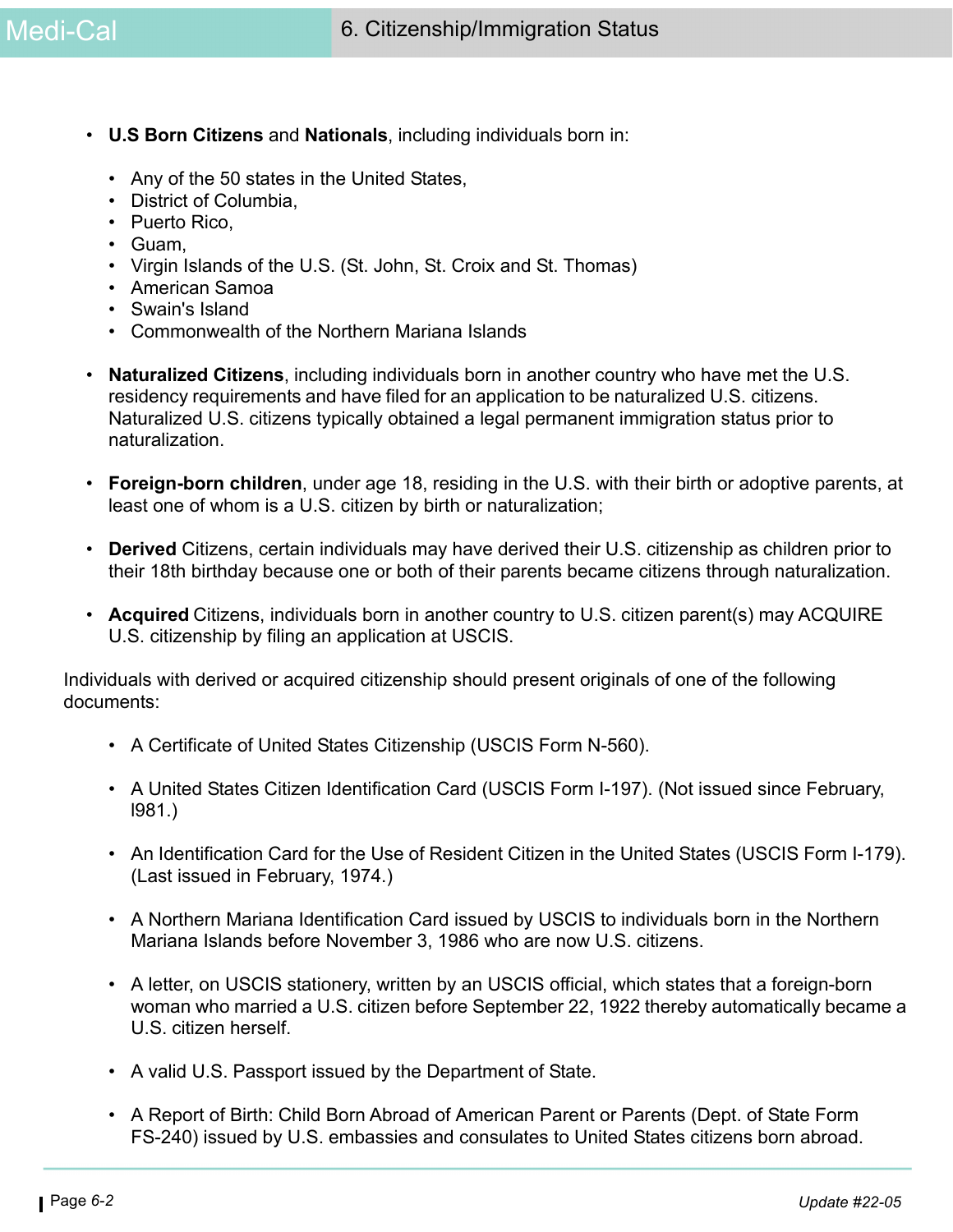- A Certification of Birth Abroad (Dept. of State Form FS-545) issued by U.S. embassies and consulates to United States citizens born abroad.
- A Certification of Birth Abroad (Dept. of State Form DS-1350) issued to United States citizens born abroad.

#### **No Documentation**

Individuals who believe that they qualify for derived or acquired citizenship should contact either the passport office or their District USCIS office:

#### **Passport Office of the U.S. Department of State**

525 Market St. San Francisco, CA 94105

**Immigration and Naturalization Service** 630 Sansome St. San Francisco, CA 94111



## **Reminder:**

Foreign born children of U.S. citizens must apply to USCIS or to the Department of State for approval and documents. U.S. citizenship is not automatic. Individuals who lack documentation may not have applied for or may not have been granted citizenship. Adoptive parents must also apply to USCIS for naturalization of their adopted child.

#### **Citizenship Verification for Aged Individuals**

Citizenship records for aged individuals may no longer be available (especially if they entered the U.S. before USCIS was established in 1924).These individuals must be referred to USCIS for documentation.

Verification that USCIS conducted a search of its records and the outcome of the search must be scanned in the case record when other documentation is not available. Scan a copy in IDM. No further action is required from the Eligibility Worker (EW).

## **6.3 Verification Requirements for U.S. Citizens**

The federal Deficit Reduction Act of 2005 (DRA) requires U.S. Citizens and U.S. Nationals to provide proof of citizenship and identity as a condition of eligibility for states to receive federal funding. The DRA requirements do not apply to individuals receiving State-only MC benefits.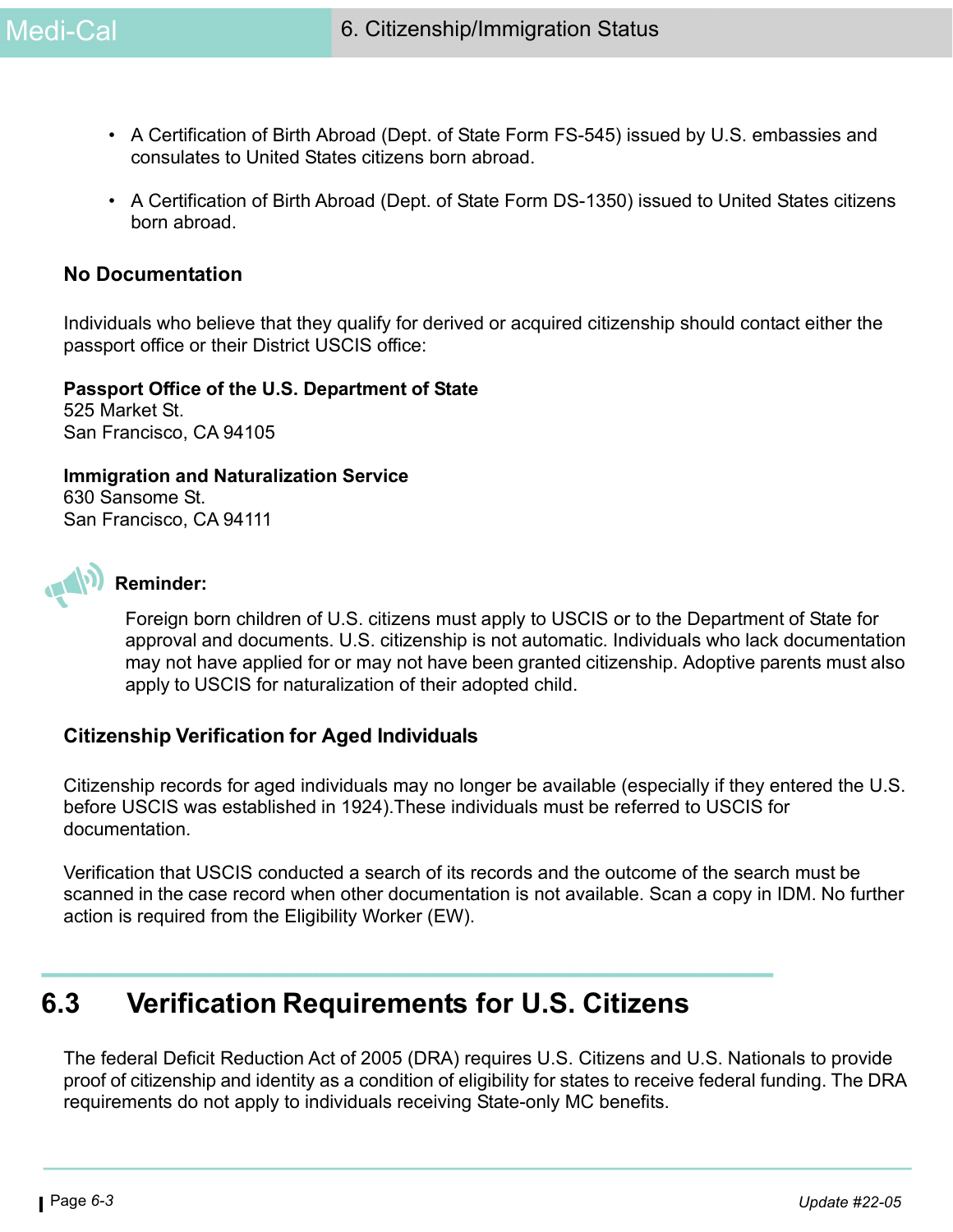## **6.3.1 Verification of U.S. Citizenship and Identity**

Acceptable verification of citizenship status and identity must be obtained for all non-exempt U.S. citizens/U.S. national applicants and clients. If verification from the Federal Data Services Hub (Federal Hub) or MEDS can be obtained, no other verification is required from the client. [Refer to "Federal Data Services Hub," page 16-3]



**Note:** 

Children born in the U.S. to foreign sovereigns or diplomatic officers are not U.S. citizens.



## **Reminder:**

The U.S. citizenship and identity verification requirements do NOT apply to non-citizens including undocumented immigrants or individuals receiving State only MC benefits.

#### **Proof Already Provided**

If the applicant or client's proof of citizenship/identity is on file (i.e. applicant provided acceptable proof at initial intake interview), but it was not previously entered, it must be entered into CalWIN and sent to MEDS. If the DRA requirement was previously provided on a different case, that information must be entered into the current case without the need for the client to provide the documents again. This will satisfy the DRA requirements.

A birth record match for California-born individuals can be requested at any time. A successful birth record match will not be overwritten by a verified or an unverified SSA Citizenship/Identity result.

## **6.3.2 Electronic Verification**

The EW must grant full-scope benefits, without delay to clients who claim to be U.S. citizens/nationals, or to have satisfactory immigration status if all other eligibility criteria are met (i.e. income, residency, etc.)

#### **Verified by Federal Hub**

Citizenship and Identification information are now verified through the Federal Hub. When an application is submitted or a critical data element is changed the information is checked against the Federal Hub. The verifications status will display *Pass, Fail, Pending* or, *Not Verified*, depending on whether the citizenship and identification can be verified electronically through the Federal Hub.